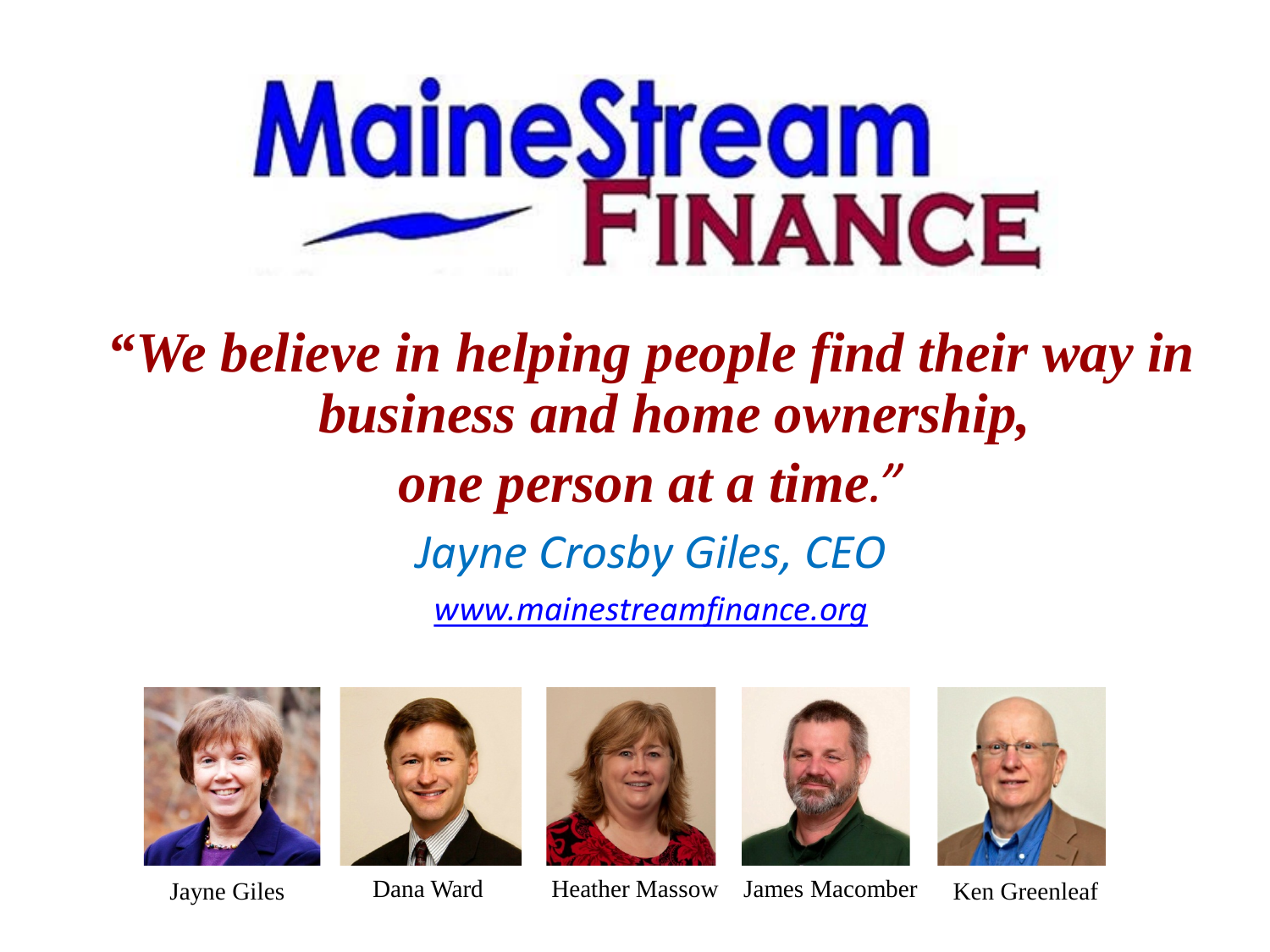## **MaineStream FINANCE**

*"Our mission is to alleviate poverty and create individual wealth through financial literacy, business startup, job creation and home ownership."*

#### • *A Maine CDFI since 2000*

- Subsidiary of Penquis CAP
- Primary service area includes 4 Maine counties with clients located in 10 of 16 counties
- 400 Homeowners and 350 Micro Biz served annually

#### • *3 year loan growth: +25%*

- Supervised Lender
- Regulated by State of Maine Bureau and Consumer Credit Protection
- NMLS #987271

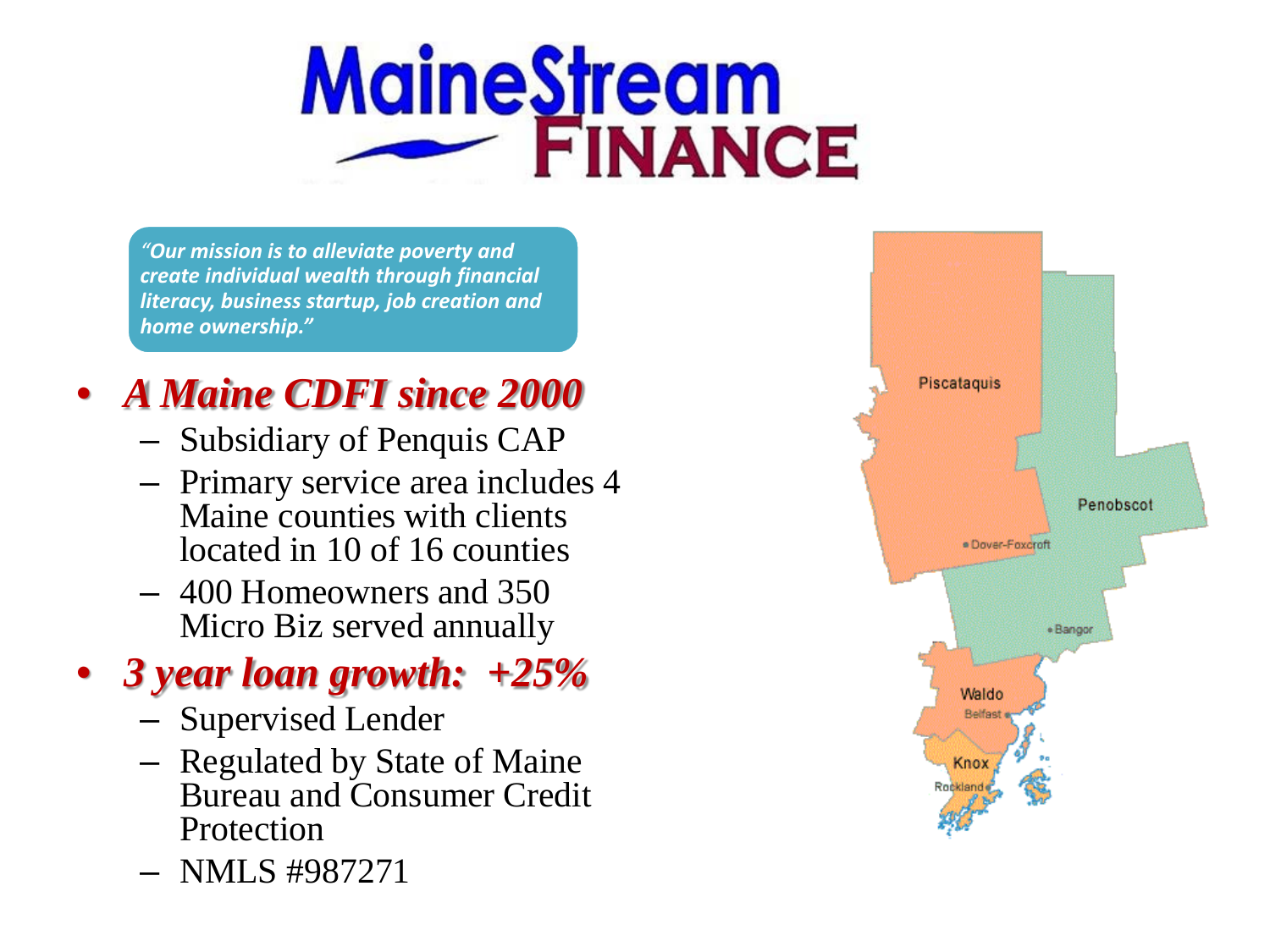

## *A place to start for Home Ownership*

*Counseling & Education* Homebuyer Education Foreclosure Intervention **≻Pre-Purchase Counseling** *Financial Products*

30 year FRM loans >Home repair & consumers Individual Development Accounts

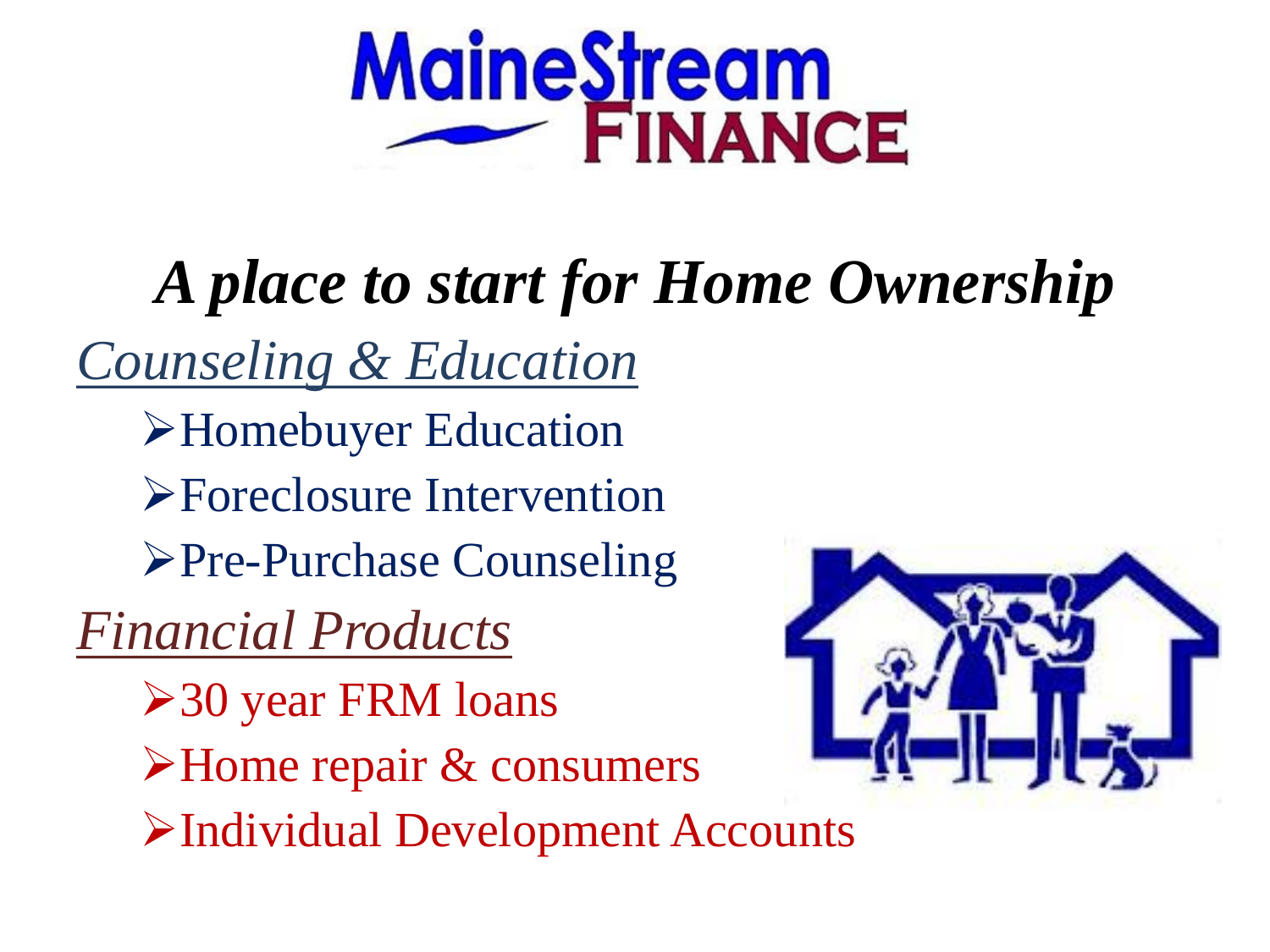

## *Looking Ahead: Funding Growth*

#### **Financial constraints**

• *MaineStream* needs long term, low cost funding

### **Mortgage funding**

- *Client base* best served by
	- o Flexible terms
	- o Affordable rates
	- o Ability to restructure over time

#### **FHLBB membership**

• *A new funding resource* for CDFI's

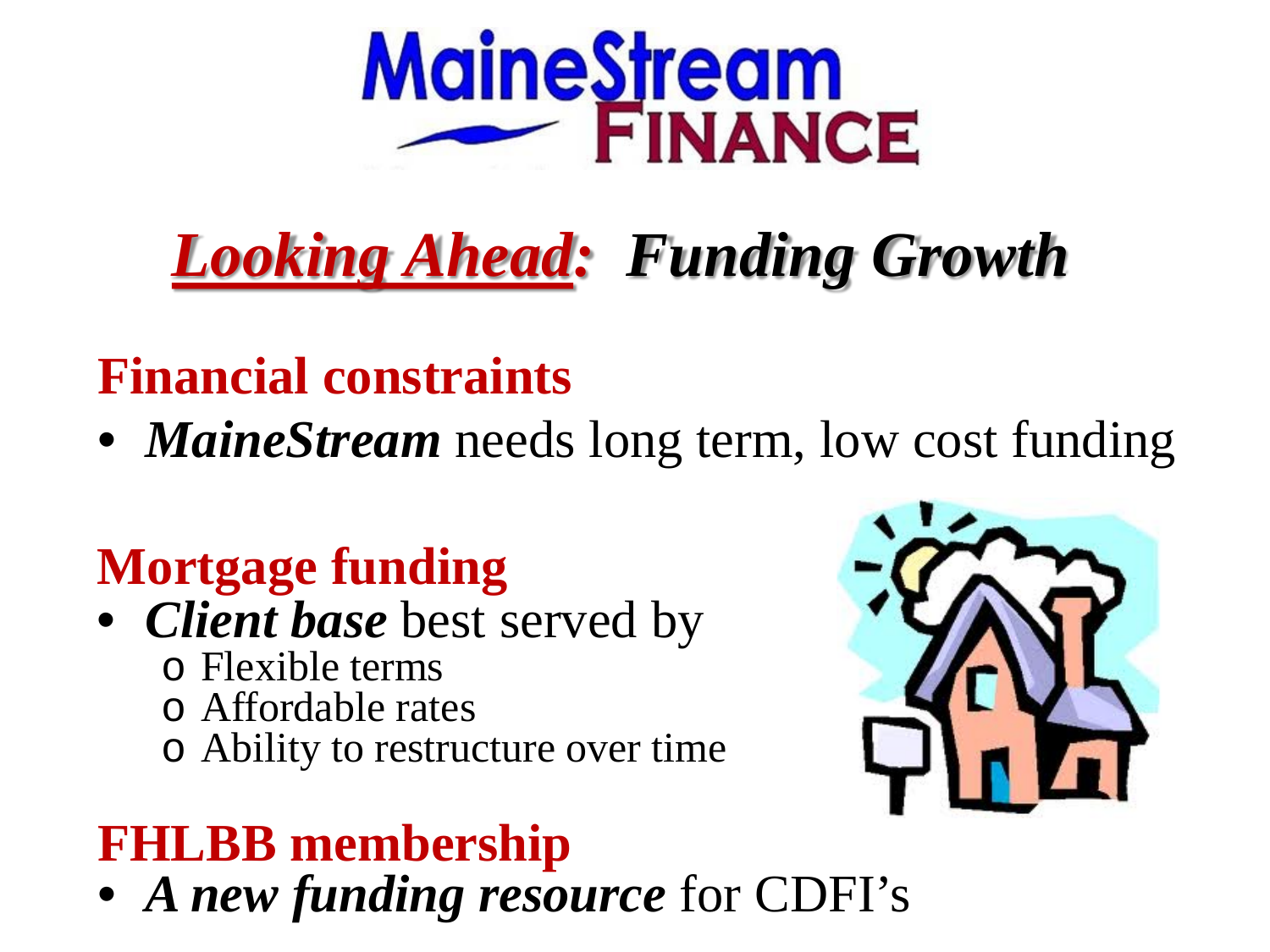# **MaineStream**

### • *CDFI challenges to joining FHLBB*

- The Business Model needs to "fit"
- What type of Lender? Is the Mission compatible?
- Financials: FHLBB reviews last 4 years
- Collateralization: Must have ability to pledge collateral to secure FHLBB borrowings
- *MaineStream Finance Considerations*
	- $\checkmark$  Direct access to AHP
	- Collateralization
	- Funding LLR's
	- $\checkmark$  Performance measures
		- FHLBB vs MaineStream